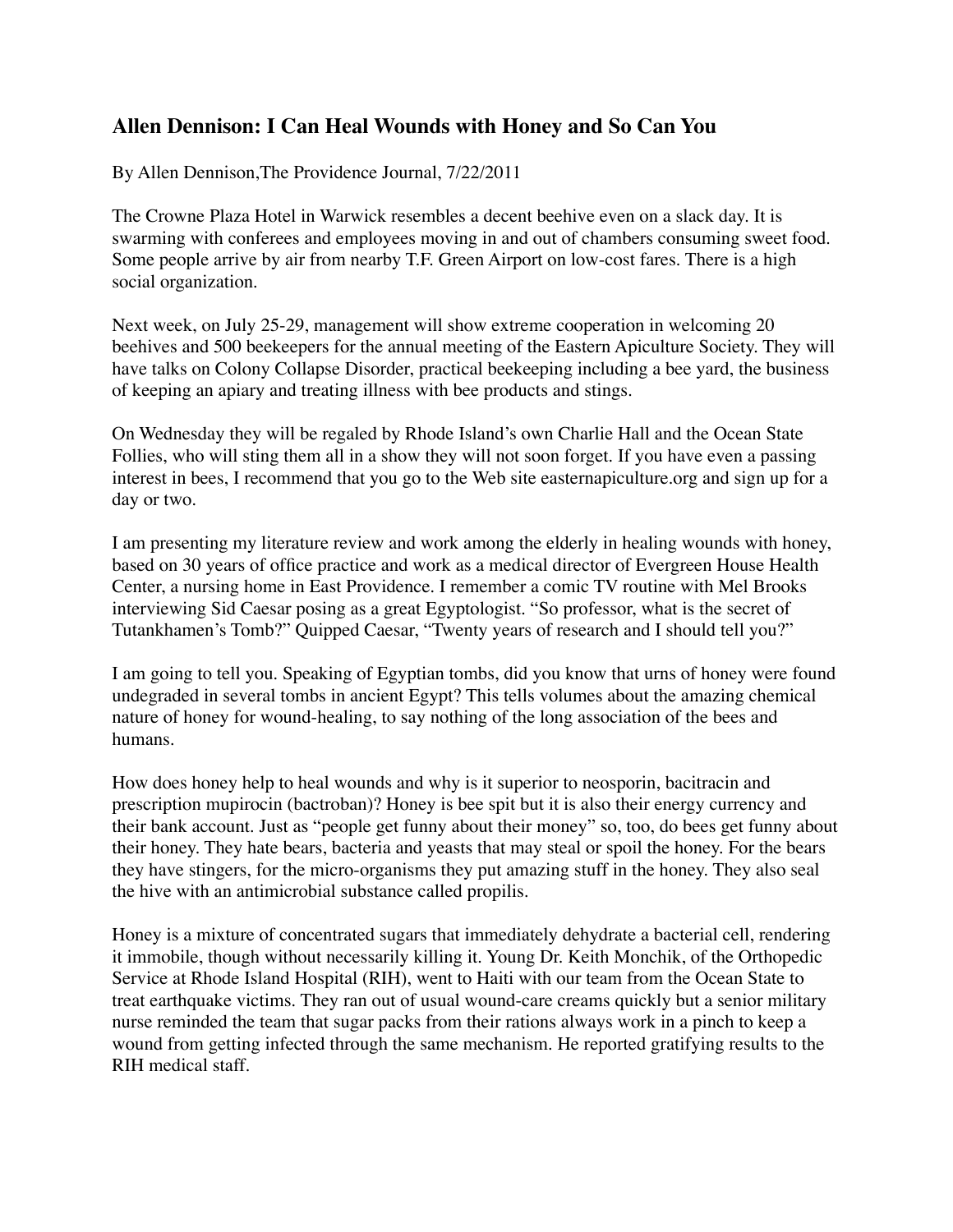The high osmotic value of honey draws fluids out of wounds. This decreases tissue pressure, thus admitting more new blood, with, of course, oxygen, as well as healing elements and protective immune-system cells. As the fluid hits the honey, small amounts of hydrogen peroxide are produced, very toxic to bacteria but not to fibroblasts and healing elements. Honey derived from medicinally active nectars such as tea tree and eucalyptus may have additional value, and the Food and Drug Administration has allowed their importation and marketing.

Topical antibiotic creams and ointments — both over the counter and prescription — are commonly used for skin infections and wound healing. These include neosporin, bacitracin, "triple-antibiotic" ointments and mupirocin. They sterilize the wound but also kill healing elements, leading to delayed wound closure. And they often lead to confusing red hypersensitivity reactions.

Additionally, more and more bacteria are growing resistant to antibiotics, which is a terrific threat to all of us. Some are costly. We should avoid these like the plague. My wife, Jane Dennison, M.D., is a pediatrician and beekeeper. As our house experienced colony collapse with drone migration of our four boys to New York City and Washington, my wife had the time to take the Bee Course offered by Rhode Island Beekeepers Association (RIBA) and start some hives. At the monthly RIBA meetings I spoke with the older beekeepers and was fascinated to learn of honey's medicinal benefits. Some of the older beekeepers suggested that I try using honey mixed with Aquaphor ointment on my patients with minor wounds and ulcers. Honey at body temperature gets runny and dribbles on clothes, leading to poor treatment adherence. Aquaphor was already my favorite healing ointment. It is well-suited to mixing in equal parts with honey because the lanolin and mineral oil holds both aqueous and oily parts together to treat a wound.

Mixing large batches with the help of my mother in law, Jane Mackenzie, R.N., is sticky business indeed. She helps me pot it into little cosmetic jars for use in the nursing home. We heat the aquaphor to 110 degrees in the microwave but never put raw honey in the microwave because it would ruin its special qualities. And I urge you all: "Do this at home!." You can't buy it already made up.

If I were to try to sell this as a medicament, the Food and Drug Administration could have me jailed and impound all my ointment, because adequate studies on the effectiveness and safety of this compound have not been done. However, two imported products, Medihoney and Manuka Honey, have passed FDA approval for wound-healing. They are derived from the eucalyptus and tea tree plant, respectively, whose nectars have supposedly superior qualities. These honeys are irriadiated to inactivate trace amounts of botulinum toxin and bacteria.

I believe that raw honey needs no such help and that such help might even be counter-productive. This treatment and the importation increases the cost of treatment, with small tubes going for \$50 to \$100. I insist on the real thing when treating serious or stubborn wounds but for everyday use the product from your home lab will work very well on your cuts, burns and skin tears.

If you have diabetes and/or congestive heart failure peripheral arterial-supply problems, no ointment is going to help. The problem is under the skin. You need a doctor for it. I invite